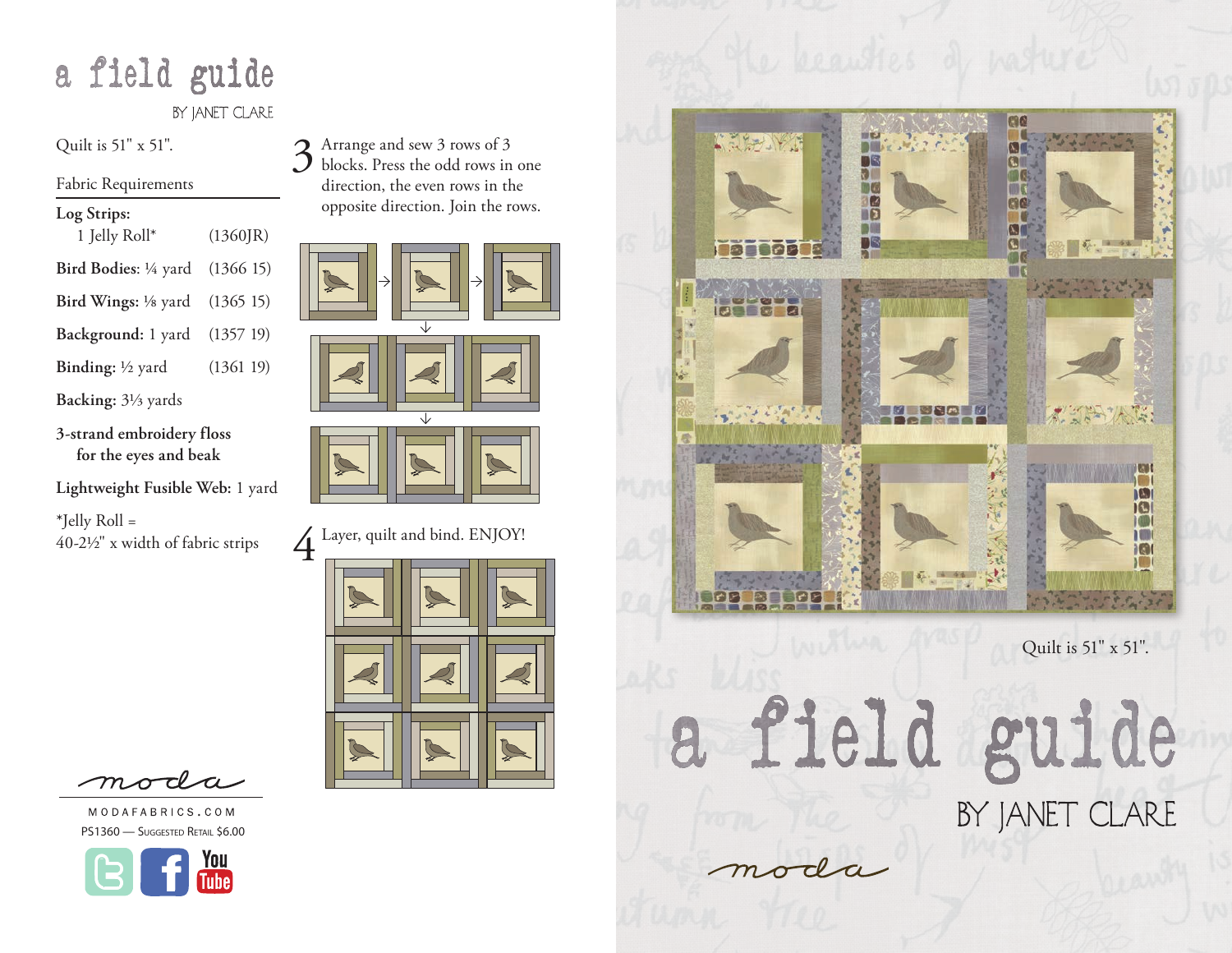# a field guide BY JANET CLARE

Quilt is 51" x 51".

Fabric Cutting

#### **Logs Strips**

From the Jelly Roll cut a total of 9-21/2" x 171/2" strips 18-21/2" x 151/2" strips 18-21/2" x 131/2" strips 18-21/2" x 111/2" strips 9-21/2" x 91/2" strips

**Birds:** Use the pattern to cut 6 birds and 3 reverse birds.

**Wings:** Use the pattern to cut 6 wings and 3 reverse wings.

#### **Background**

3-91/2" x width of fabric strips From the strips, cut 9-9½" squares

## **Binding**

6-21/2" x width of fabric strips Sew the 6 strips end to end to make the binding.

## Stem Stitch



**Construction** Use ¼" seams and press in the direction of the arrows.

1 Use your favorite appliqué method to add the birds to the 9-91/2" background squares as shown. *Tip: Change the position of the wings to add variety to your birds.* Add the eyes and beaks using 3 strands of floss and a stem stitch.





91/2" x 91/2" unfinished Make 6.

91/2" x 91/2" unfinished Make 3.

2 Join the log strips to the bird blocks in the order shown. Press away from the block center. Make 9 blocks.





order of assembly



171/2" x 171/2" unfinished Make 6.

171/2" x 171/2" unfinished Make 3.